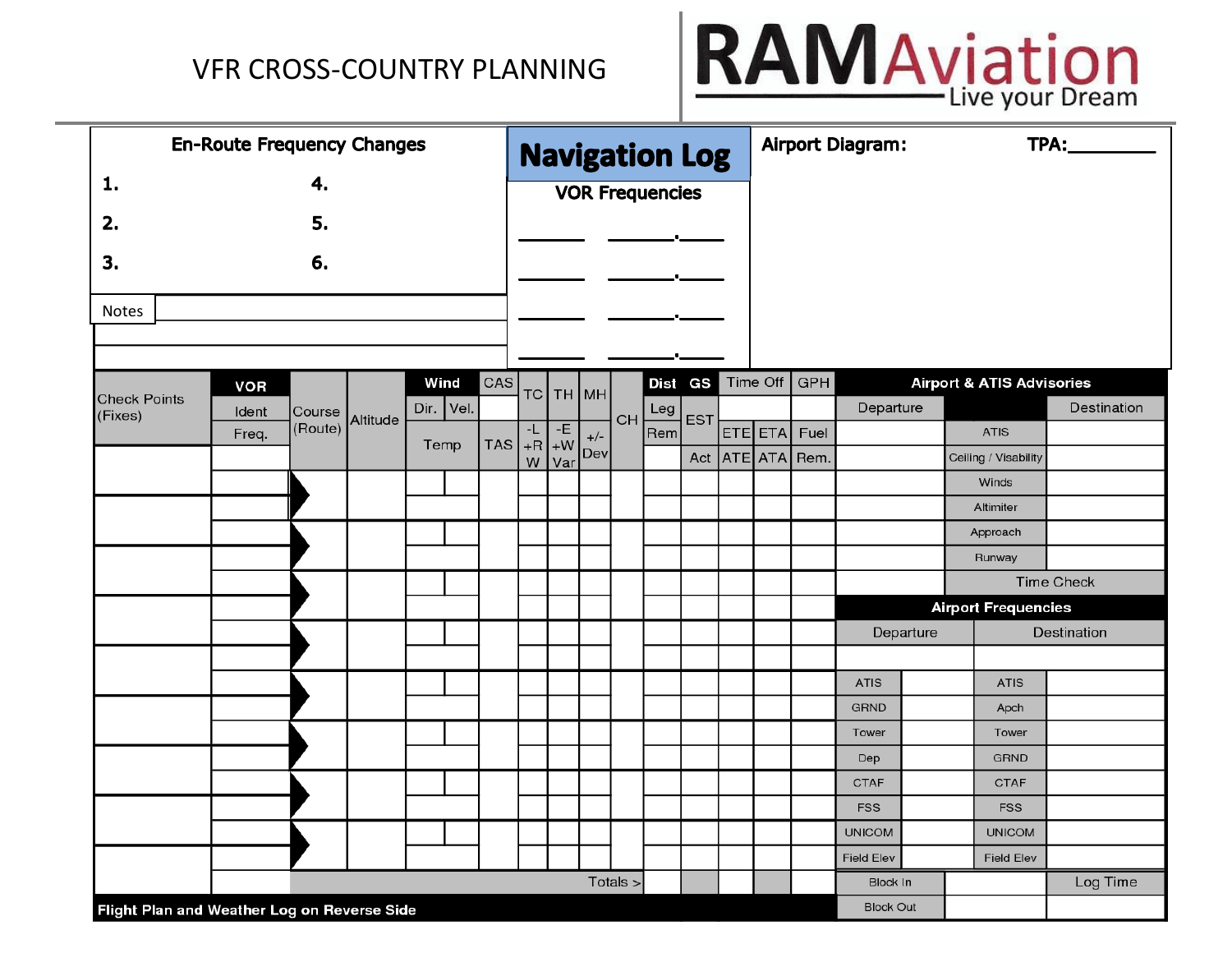

#### **Standard Weather Briefing / Abbreviated Weather Briefing / Outlook Weather Briefing**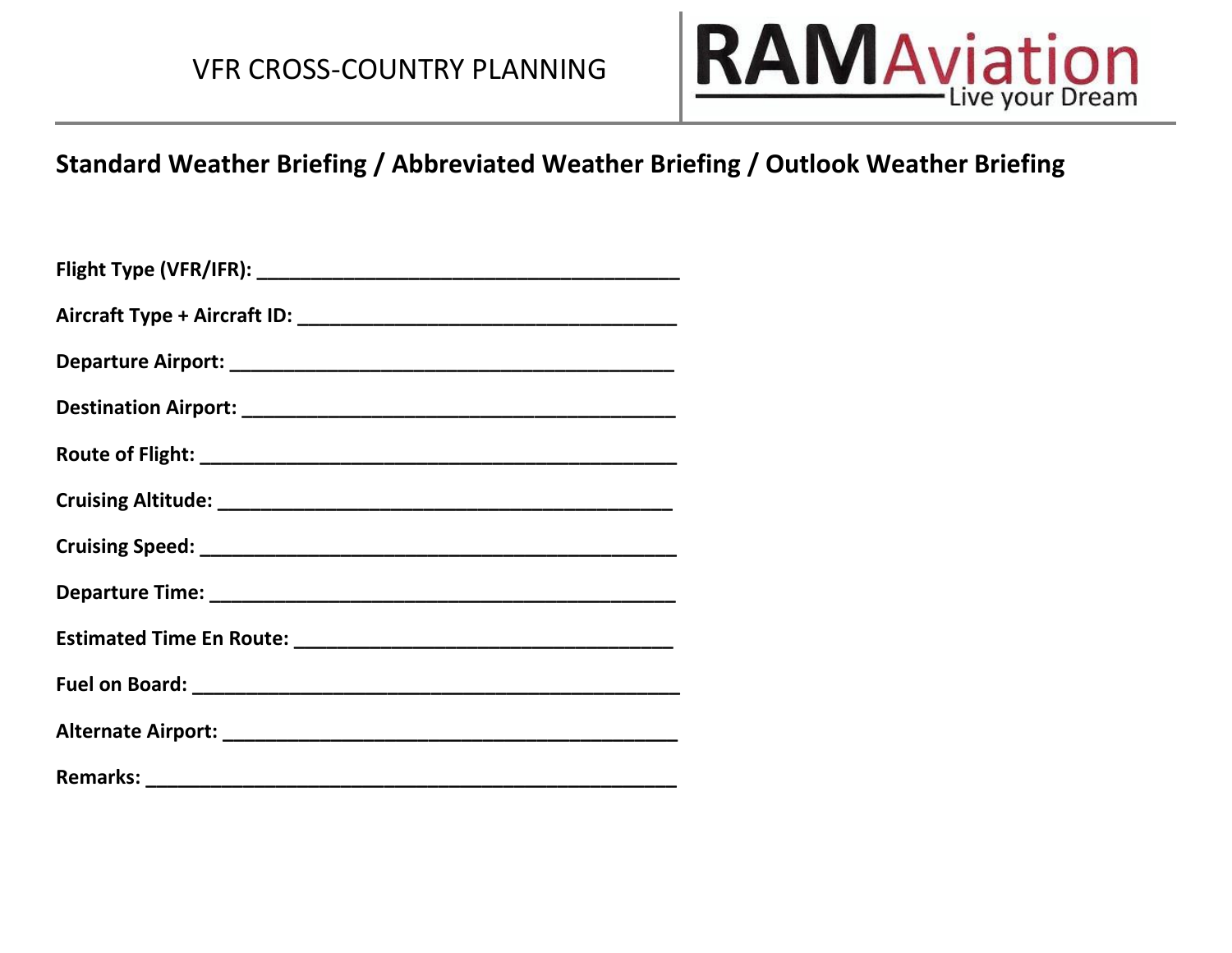

|                                                                                                 |          |            |                                                                                                                      |          |                     | (Surface Analysis Chart) |
|-------------------------------------------------------------------------------------------------|----------|------------|----------------------------------------------------------------------------------------------------------------------|----------|---------------------|--------------------------|
| Current Conditions (Metar's):                                                                   | Winds    | Visibility | <b>Sky Condition</b>                                                                                                 | Temp/Dew | Altimeter           |                          |
|                                                                                                 |          |            |                                                                                                                      |          |                     |                          |
| $En$ -route: $K$ :                                                                              |          |            |                                                                                                                      |          |                     |                          |
|                                                                                                 |          |            |                                                                                                                      |          |                     |                          |
|                                                                                                 |          |            |                                                                                                                      |          |                     |                          |
|                                                                                                 |          |            |                                                                                                                      |          |                     |                          |
| Forecast Conditions (TAF's):                                                                    |          |            |                                                                                                                      |          |                     |                          |
| Departure: K_________:                                                                          |          |            |                                                                                                                      |          |                     |                          |
| En-route: K_________:                                                                           |          |            |                                                                                                                      |          |                     |                          |
| En-route: $K_{\underline{\hspace{1cm}}\phantom{1}}$ $K_{\underline{\hspace{1cm}}\phantom{1}}$ : |          |            | <u> 1989 - Johann John Harry, mars ar y brening ar y brening ar y brening ar y brening ar y brening ar y brening</u> |          |                     |                          |
|                                                                                                 |          |            |                                                                                                                      |          |                     |                          |
|                                                                                                 |          |            |                                                                                                                      |          |                     |                          |
| Wnds & Temp Aloft Forecast (FD's): Station                                                      | Altitude | Wind       | Station<br>Altitude                                                                                                  | Wind     | Altitude<br>Station | Wind                     |
|                                                                                                 |          |            |                                                                                                                      |          |                     |                          |
| Notams Airport:                                                                                 |          |            |                                                                                                                      |          |                     |                          |